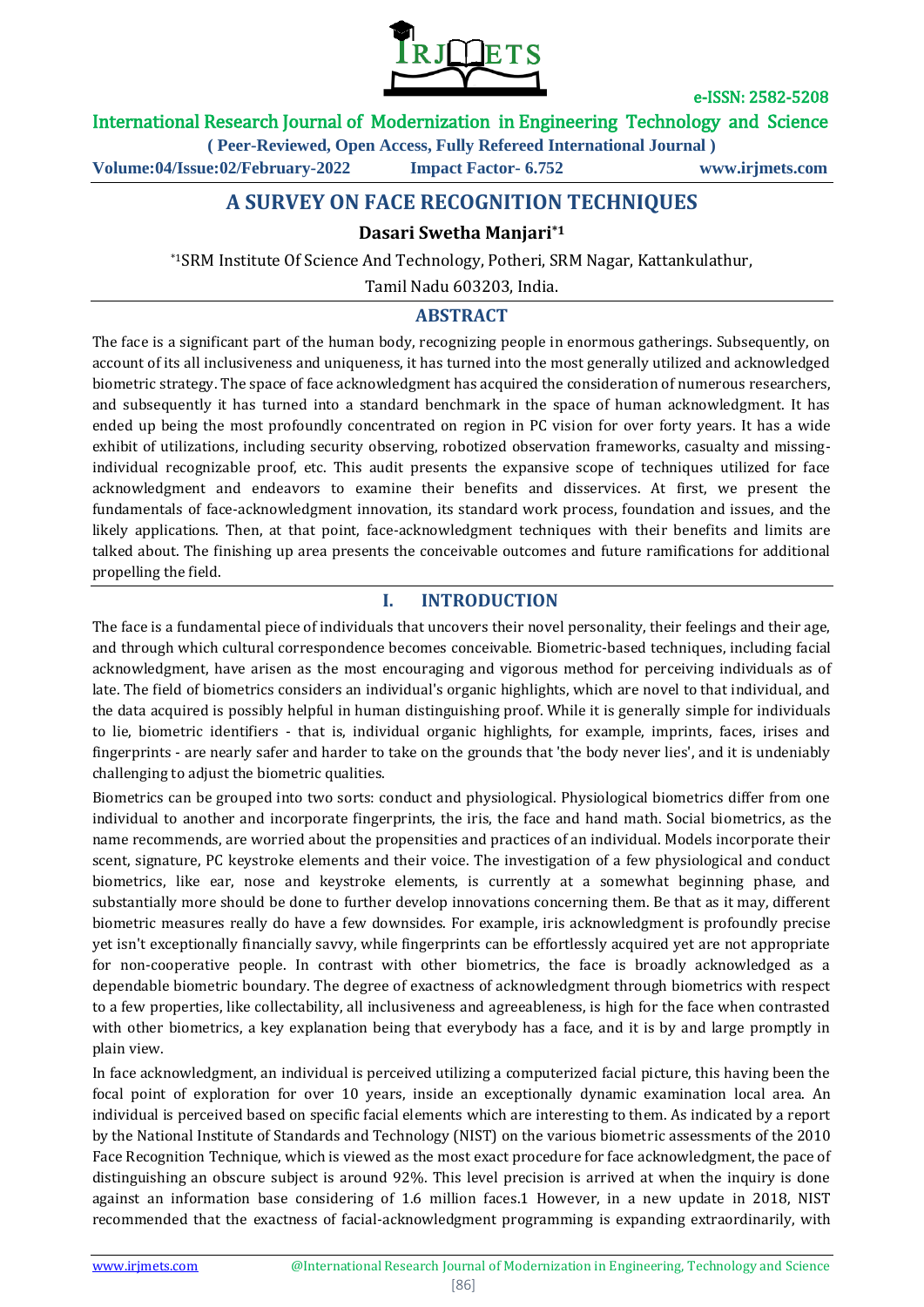

## International Research Journal of Modernization in Engineering Technology and Science

**( Peer-Reviewed, Open Access, Fully Refereed International Journal )**

**Volume:04/Issue:02/February-2022 Impact Factor- 6.752 www.irjmets.com**

the precision of programming to recognize the photo of an individual with an alternate photo of a similar individual in the data set appearance a decreased mistake pace of 0.2%.

There are a few elements liable for the quick development of face acknowledgment, including the dynamic creation and accessibility of enormous face data sets, the advancement of calculations for face acknowledgment and the development of techniques utilized for approving the exhibition of these calculations.

### **II. METHODOLOGY**

#### **BACKGROUND**

Mechanized facial-acknowledgment innovation is a generally new idea. It emerged in 1960s, when the primary semi-mechanized framework for facial acknowledgment was created. It depended on a technique by which facial highlights were situated by the spectator on the photos of the subject. In the subsequent stage, explicit to a reference point, distances and proportions were determined, which then, at that point, empowered correlations with be made. The reference point was normal for all facial highlights.

The space of computerized facial-acknowledgment innovation was established by Woody Bledsoe, Helen Chan Wolf and Charles Bisson. In 1964-1965, they cooperated to perceive human faces utilizing a computer. In the 1970s, 21 subject-explicit elements, for example, lip thickness and hair tone, were utilized for computerized facial recognition. The issue with this methodology, nonetheless, was that the estimations were taken and determined physically. In 1988, the main part investigation (PCA) technique was applied by Sirvoich and Kirby to attempt to tackle the facial-acknowledgment issue. This was believed to be a defining moment in the realm of face acknowledgment, as it demonstrated to code and standardize a facial picture precisely, and less than 100 qualities were required. In 1991, Turk and Pentland found that while executing Eigenfaces technique, the remaining blunder could be utilized for facial acknowledgment. This disclosure empowered the unwavering quality of a computerized facial-acknowledgment framework, albeit the methodology was confined by natural conditions.

In 1997, ZN-Face programming was created and popularized. The product did what was necessary perceive facial pictures with impediments, in any event, including pictures that were not entirely front facing. In the present field, this innovation is generally utilized in picture handling and example acknowledgment, and has turned into an area of dynamic exploration.

Today, a few endeavors are likewise being made to concentrate on true facial-acknowledgment challenges. In addition, the effect of side appearances on facial acknowledgment has additionally as of late turned into a functioning area of examination, albeit the exactness of this is simply half to date. Notwithstanding, in one ongoing review, the significance of one profile of the face was featured, showing that the responsiveness and particularity of human recognizable proof through this approach has expanded altogether.

### **Workflow of a facial-recognition system**

1. Catching a picture: The caught picture is otherwise called the test picture. The picture might be caught through a still or CCTV camera, with or without the subject's information.

2. Face recognition: In this progression, the substance of the subject is distinguished from the whole picture caught.

3. Highlights extraction: In this progression, from the distinguished face, the particular and exceptional elements are extricated to coordinate them with the relating pictures in the data set. In this progression, a face layout is produced.

4. Coordinating: The coordinating of the layout picture with the information base pictures is finished. Assuming the facial highlights match, confirmation of the individual is finished.

5. Check/ID: These are the two primary errands of face acknowledgment. The last advance includes distinguishing the person. On the off chance that check is the point, a 1:1 match is done, and for distinguishing proof, a 1:N match is finished.

After face discovery, the distinguishing proof of the individual is the last advance in face-acknowledgment frameworks, and 1:1 matching is done to empower individual ID. In one review, the face-acknowledgment framework was proposed to distinguish an individual with regards to an instructing help. The framework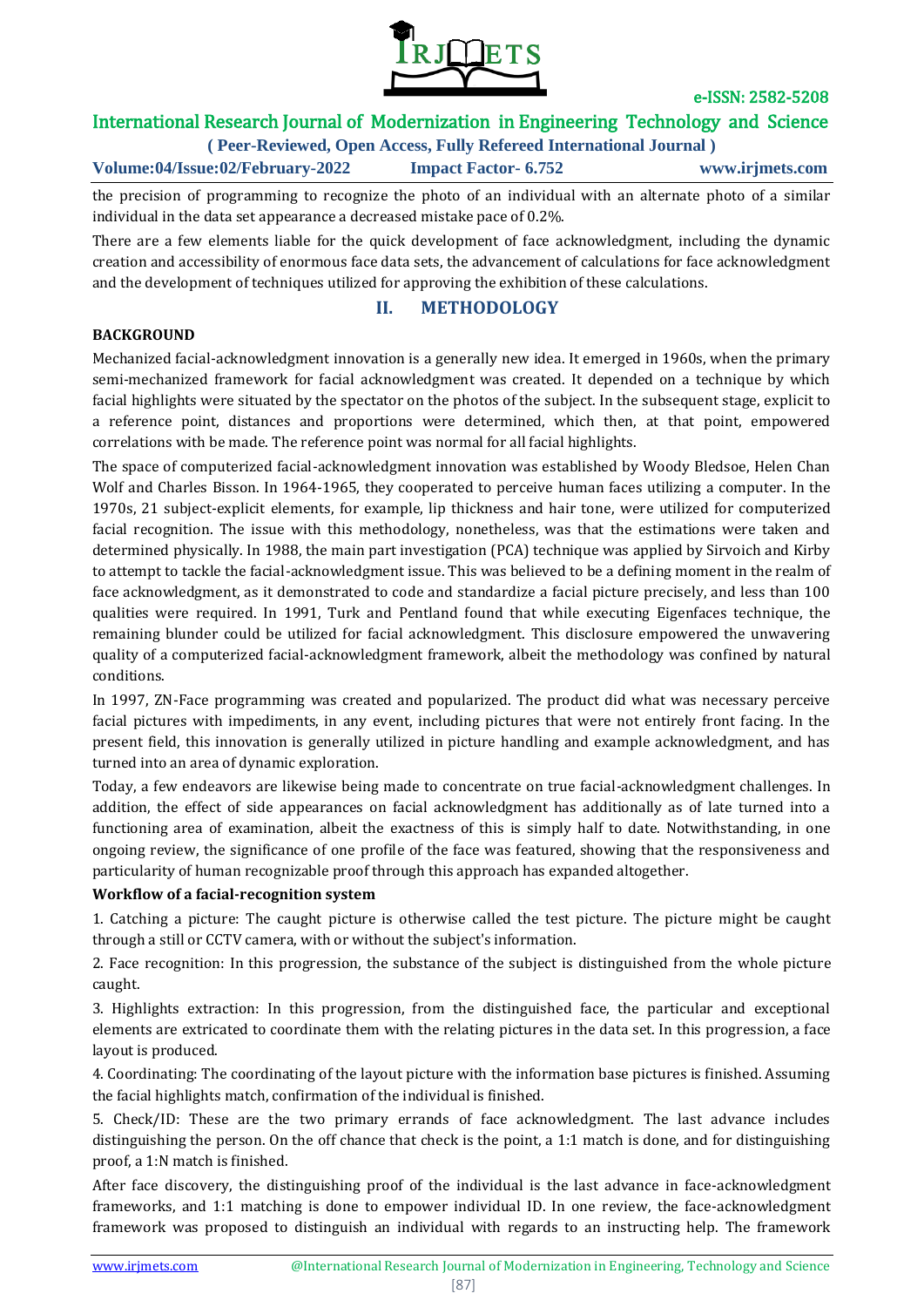

## International Research Journal of Modernization in Engineering Technology and Science

**( Peer-Reviewed, Open Access, Fully Refereed International Journal )**

**Volume:04/Issue:02/February-2022 Impact Factor- 6.752 www.irjmets.com**

depended on the correspondence between a static server and a moveable gadget, and gave a precision pace of >95%. The strategies given by Open Source Computer Vision Library were utilized for the face-location acknowledgment. The individual distinguishing proof depends on the face-discovery capacities of the preowned acknowledgment calculations.

#### **Applications of face recognition**

Face acknowledgment has been, and stays, the main examination area of PC vision, having caught the consideration of the two analysts and industrialists. Law authorization regions: So-called mug-shot collections (static coordinating) and video reconnaissance (continuous matching by video picture successions).

1. Security access control: Face acknowledgment is profoundly taken advantage of in regions where access is exceptionally secure and allowed uniquely to explicit individuals. To acquire section to such places, faceacknowledgment innovation is utilized. Chui - the facial-acknowledgment doorbell - is being created by Trueface.ai using the methods of profound learning for misrepresentation recognition and separating a human face from a photo.

2. Reconnaissance frameworks: Nowadays, countless CCTV cameras have been sent at significant areas to help with distinguishing guilty parties. From recordings caught by CCTV cameras, the individual can be perceived from their face. In a few superstores, for example, Walmart, levels of robbery have diminished by practically 30% as advancements, for example, Face First can identify a client's face from a distance of 100 feet.

3. General character confirmation: Today, various significant individual records, for example, public distinguishing proof cards and identifications, utilize facial pictures of the individual, which have been caught to lay out their personality.

4. Picture data set examinations: For the situation of missing-individual distinguishing proof, photos can measure up to existing information bases to lay out a singular's character.

5. Portable and PC applications: Face-acknowledgment innovation is broadly involved these days in cell phones and PCs, instead of pin numbers and passwords, to get a singular's information.

6. Measurable science: Facial acknowledgment is an important instrument and a fundamental subject of study in the field of scientific science. It is a significant errand completed physically by criminological researchers when no robotization is free. This can be useful for law authorization, as well with respect to reasons for correlation.

7. Different: This remembers the distinguishing proof of individuals for medical clinics, police offices or courtrooms as a wellspring of proof.

#### **Problems with face-recognition algorithms**

Since it was created, the area of facial acknowledgment has frequently needed to conquer deterrents, there being a few elements which make exact acknowledgment a difficult undertaking, as laid out beneath:

1. Brightening: Variable lightning conditions can have various impacts on an individual's facial picture.

2. Represent: The issue of posture has been recognized as a central point of contention in face acknowledgment, and it has been the subject of much interest among the exploration local area in ongoing many years.

3. Impediment: Amongst many issues related with precise facial acknowledgment, taking care of facial impediment is one of the serious issues. When any piece of the face is blocked, facial elements can't be completely seen, and hence validation by the facial-acknowledgment framework is in danger.

4. Looks: Human faces generally contain demeanors of some sort, these being for the most part supported by the passionate condition of the person. Face-acknowledgment frameworks are additionally impacted by human appearances, which result from development of the facial muscles, prompting changes in facial pictures. Nonetheless, some face-acknowledgment frameworks can't handle various demeanors by a similar individual, implying that an issue can emerge with recognizable proof.

5. Hair: Hair frequently covers the temple. Henceforth, in most face-acknowledgment frameworks, information base pictures have hair killed to keep it from going about as a hindrance to the acknowledgment of countenances. Research is being attempted to attempt to tackle this issue.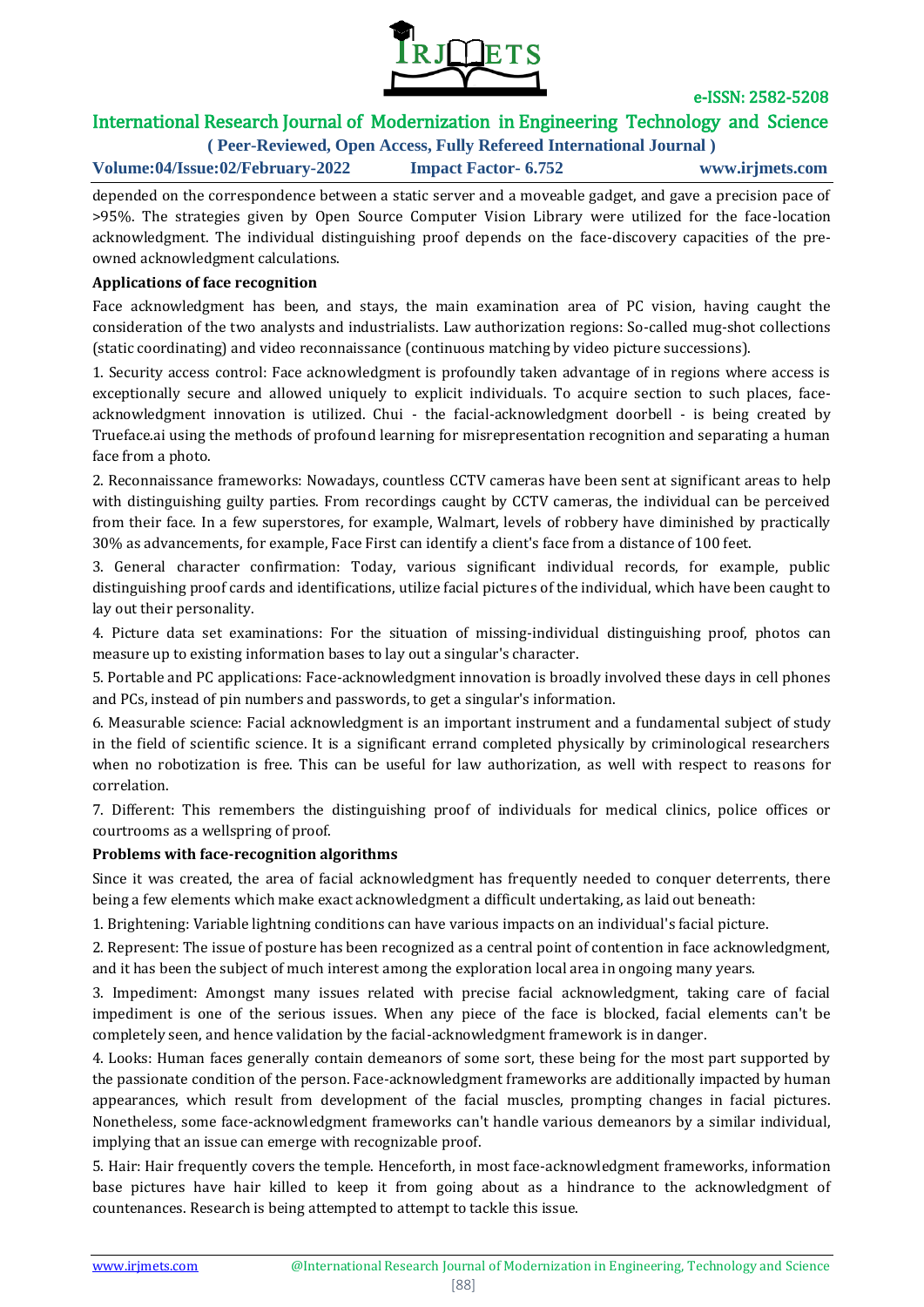

# International Research Journal of Modernization in Engineering Technology and Science

**( Peer-Reviewed, Open Access, Fully Refereed International Journal )**

**Volume:04/Issue:02/February-2022 Impact Factor- 6.752 www.irjmets.com**

6. Age: With the movement old enough, the facial elements can change massively. This area of examination is, notwithstanding, currently at a beginning phase, and substantially more should be finished.

#### **The Project performed at The Bundeskriminalamt**

The undertaking 'Face acknowledgment as an inquiry device - Foto-Fahndung', completed in 2007, meant to utilize facial-acknowledgment innovation to distinguish people. Its primary points were to survey industrially accessible face-acknowledgment frameworks for extricating faces from the group, and to evaluate the acknowledgment capacities of the accessible face-acknowledgment calculations as respects their capacity to contrast live caught pictures and static reference pictures progressively. The tests uncovered that the outside natural states of enlightenment and development impacted acknowledgment capacity undeniably, and acknowledgment precision of up to 60% was accomplished in the basic task, with a bogus acknowledgment pace of 0.1%. The outcomes likewise show that higher acknowledgment rates could be accomplished assuming the caught pictures were front facing. Accordingly, the consequences of the task plainly show that acknowledgment accuracy and likelihood are exceptionally reliant upon outside factors. In addition, the endproduct of the task featured that 3D mechanized facial acknowledgment can contribute in further developing the imaging innovation and limiting the impacts of elements, for example, head slant and turn, which to a great extent impede the framework's acknowledgment capacities.

#### **The 3D Face Project**

Under the particular program 'Coordinating and fortifying the European examination region') in 2006, and it proceeded until 2009. The fundamental point of the undertaking was the combination of 3D faceacknowledgment innovation with the 2D face-acknowledgment strategies to further develop by and large biometric execution. The undertaking additionally planned to safeguard the security of 3D biometric formats.

#### **Face-recognition methods**

A few face-acknowledgment calculations have been created in the beyond couple of many years. A portion of the usually utilized techniques are talked about beneath. Notwithstanding, crossover approaches for face acknowledgment should be followed and applied for further developed face acknowledgment.

#### **Information based strategies**

These are likewise well known as the 'rule-based strategies'. In these strategies, endeavors are made to catch the information on countenances and afterward thusly they are converted into a bunch of rules. For example, there are facial highlights that are evenly found and furthermore regions on the face that contrast in power. The greatest trouble with information based techniques is in the definition of a proper arrangement of rules, which should be neither too broad nor too detailed. A conceivable answer for conquering these issues is to foster various leveled information based strategies. Nonetheless, on account of intricate pictures, this technique can't work productively. A hearty technique ought to be utilized to beat this trouble.

In specific past calculations that have been created, a triumph pace of 94% was shown, even in complex photos having numerous faces. It turned out proficiently for basic info pictures. Nonetheless, in specific circumstances where the face invariant highlights are not apparent, this strategy neglects to work effectively. The accompanying boundaries were picked to recognize skin shading pixels

$$
0:4 \le r \le 0:6; 0:22 \le g \le 0:33; r > g > (1-r)/2 \qquad (1)
$$
  

$$
0 \le H \le 0:2; 0:3 \le S \le 0:7; 0:22 \le V \le 0:8 \qquad (2)
$$

where r and g determine the red-green-blue shading model, and H, S and V indicate the tint immersion esteem shading model. Nonetheless, as to enlightenment, skin tone can change extensively. Thus, the strategy can't be viewed as an ideal face-acknowledgment calculation.

#### **Layout coordinating**

This is an underlying endeavor to recognize faces by taking into account just specific areas addressed in layouts. The pixels of the information picture are analyzed against a layout picture utilizing a measurement measure, for example, Euclidean distance. In the underlying endeavors, a bunch of four elements - eyes, nose, mouth and entire face - were chosen from a format and applied to all the accessible faces. In format coordinating, the area of the info picture is contrasted with the pictures in the data set for every layout. At long last, the matching scores are determined, and the acknowledgment choice is made based on it. High exactness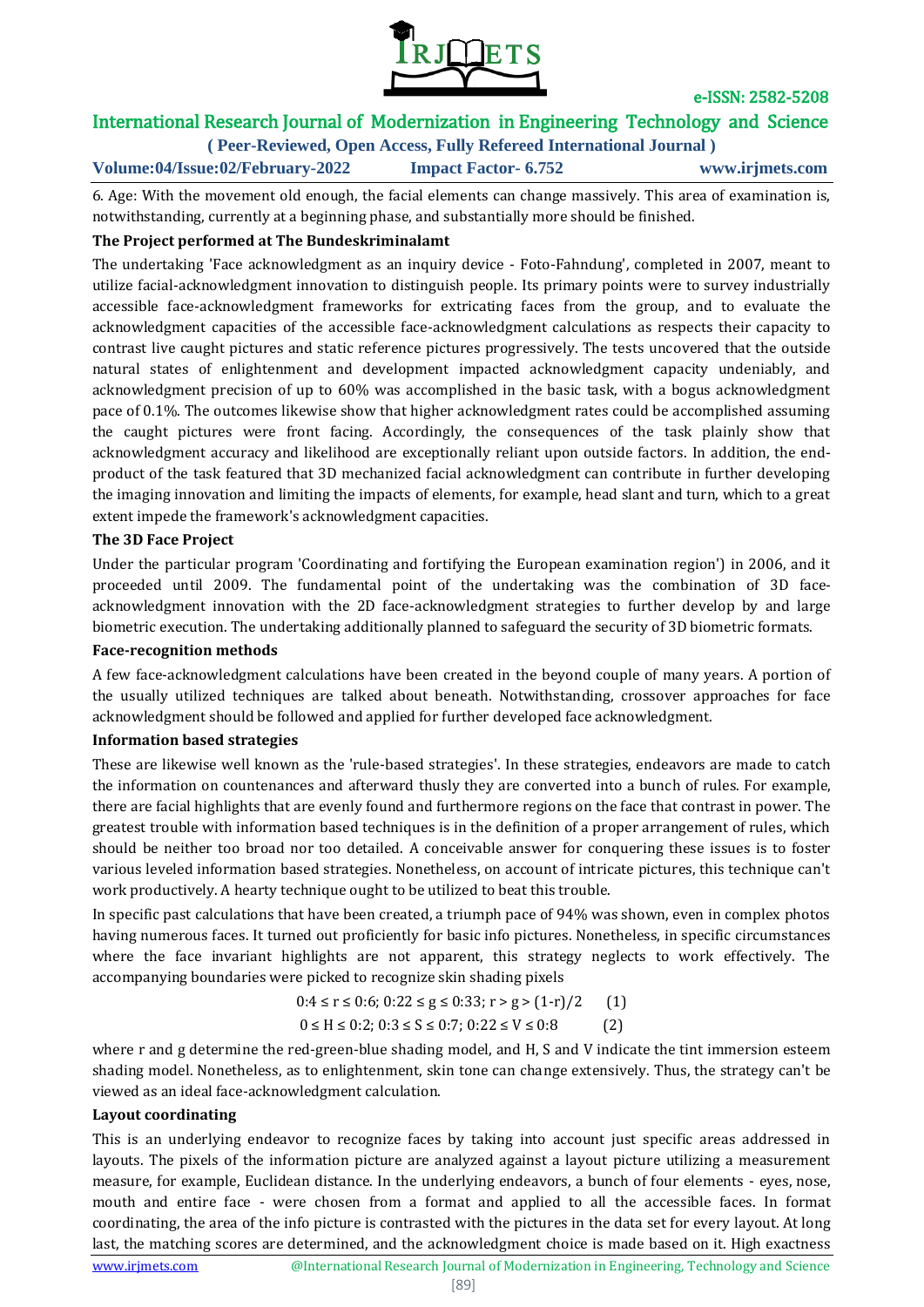

## International Research Journal of Modernization in Engineering Technology and Science

**( Peer-Reviewed, Open Access, Fully Refereed International Journal )**

**Volume:04/Issue:02/February-2022 Impact Factor- 6.752 www.irjmets.com**

paces of 90% have been accounted for, furthermore one vital benefits of this strategy is that its 134 Medicine, Science and the Law 60(2) execution is straightforward, despite the fact that it is unseemly for varieties in posture and brightening.

#### **Appearance-based strategies**

This strategy is a type of layout matching in which formats are taken from the arrangement of models in the pictures. By and large, this strategy depends on procedures from measurements and AI to observe the particular attributes of face pictures.

### **Eigenface-based strategies PCA calculation**

The most notable and broadly acknowledged strategy for perceiving faces is known as the Karhunen-Loeve technique. It is the most completely read up strategy for face acknowledgment, with its primary convenience being a decrease in the dimensionality of the picture. It was first utilized for face acknowledgment and afterward applied to confront recreation. For PCA to be utilized, the layout and the display pictures should be of a similar size and should initially be standardized to agree with the eyes and mouth of the subjects in the pictures. Then, at that point, utilizing the nuts and bolts of information pressure, the components of the information are decreased. In this progression, the data that isn't helpful is diminished, and the face structure is precisely reduced into uncorrelated parts known as Eigenfaces , which has less dimensionality space. Each facial picture might be addressed as a weighted total (include vector) of the Eigenfaces, which are put away in a one-layered exhibit. Then, at that point, the examination is made between the display and the test pictures based on the distance between the component vectors. The essential benefit of this strategy is that it decreases the information by the 1000th time. In addition, this strategy is extremely quick, as it is utilized distinctly for preparing the example. Notwithstanding, this approach requires a full front facing picture of the subject's face, and continuously circumstances, this seldom occurs. Moreover, the inside class helpless separation power is perhaps the most serious issue with the PCA technique.

#### **Linear discriminant study**

linear discriminant study, additionally commonly known as Fisher's discriminant examination, is the dimensionality decrease procedure. Among appearance-based techniques, LDS is utilized for highlight choice. The impediments of PCA technique are utilizing this strategy. Of all appearance-based strategies, LDS is the most generally involved and reasonable method for include choice. Like PCA, it depends on Euclidean distance. It is a regulated technique, and dissimilar to PCA, it involves the mark data for improving distinguishableness between various classes. Moreover, it additionally plans to limit the variety inside class. In a few LDSsubordinate face-acknowledgment draws near, at first, PCA is utilized for dimensionality decrease, and afterward LDS is applied to augment the separation force of element choice. This technique has demonstrated its worth in face acknowledgment, following and identification. This technique doesn't address high-request measurable conditions, for instance relationship among numerous pixels. However, LDS experiences the issue of little example size. It ought to without a doubt have huge examples for great separation of highlights extraction. Thus, the extraction of segregating highlights is poor.

#### **Discriminant normal vectors**

This strategy is essentially the following stage to LDS. The idea driving discriminant normal vectors is that it targets gathering the likenesses among the components which have a place with a similar class and limiting the dissimilarities. Henceforth, as such, each class can be addressed by a typical vector, which is figured from inside the dissipate grid. For acknowledgment of an obscure face, the component vector is registered, and it is related to that class which has the closest normal vector.

#### **Independent part study**

This strategy is reasonable for tracking down factors from multivariate factual information. In frameworks that generally existed, there was a hole, in that they were not reasonable for facial pictures which had various conditions, for example, factor facial directions, stances and brightening conditions. This approach searches for parts that are non-Gaussian and measurably free. In autonomous part investigation (IPS), prior to ascertaining the free parts, every facial picture is at first changed into a vector. This technique has been utilized with a few different models for face acknowledgment. IPS has demonstrated to be a more impressive technique than PCA,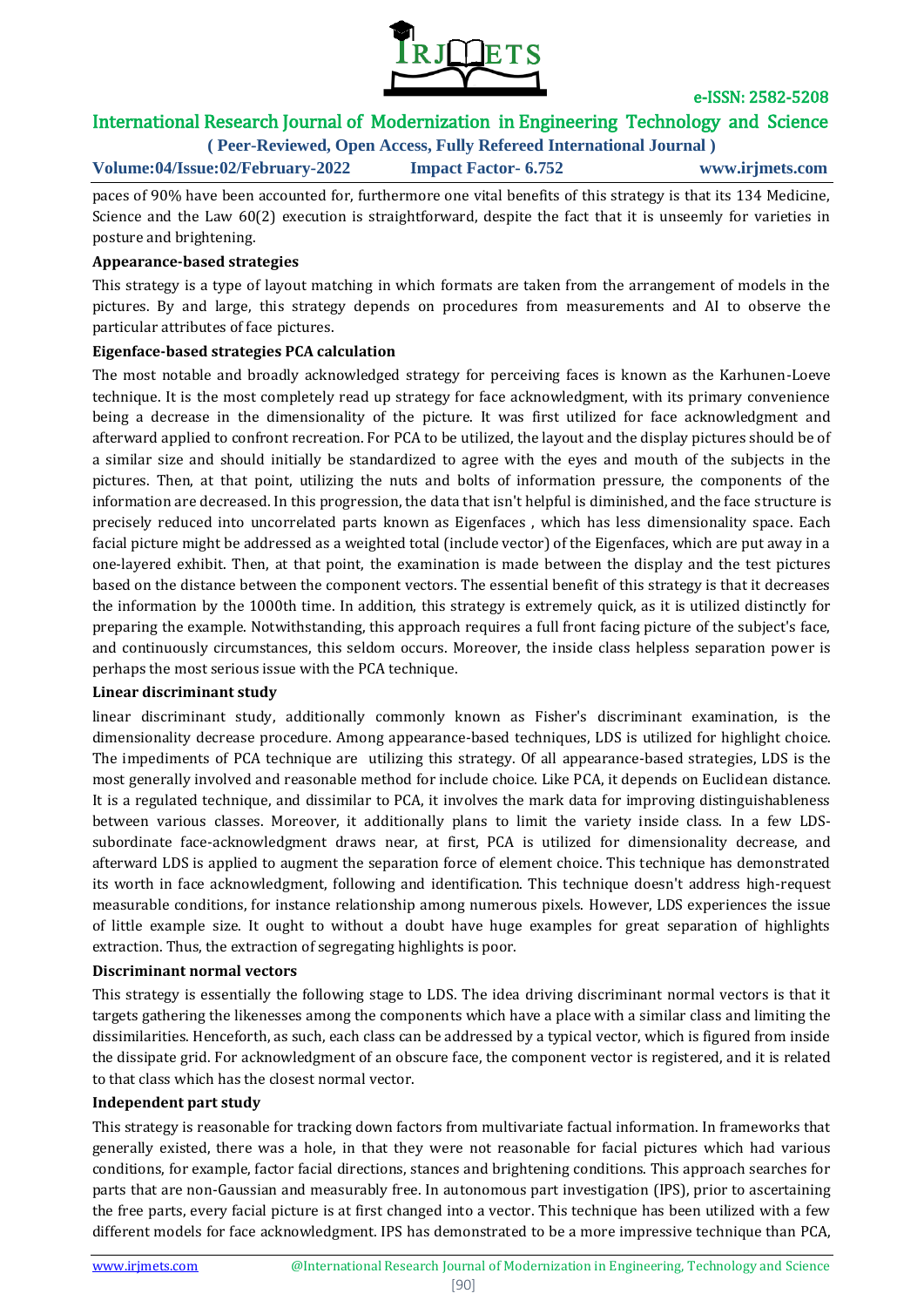

## International Research Journal of Modernization in Engineering Technology and Science

**( Peer-Reviewed, Open Access, Fully Refereed International Journal ) Volume:04/Issue:02/February-2022 Impact Factor- 6.752 www.irjmets.com**

as it intends to give autonomous picture deterioration and portrayal, not at all like PCA where the facial picture parts are isolated into uncorrelated individual parts. Free head part investigation/autonomous part examination (IPCA-IPS) has been illustrated, and it ended up being exceptionally productive. IPCA-IPS additionally had a higher achievement rate contrasted with a few different strategies, for example, Eigenface, Fisher face and Fast IPS techniques. IPS is considered as a speculation of PCA, however it gives a few benefits over PCA, which incorporate prevalent characterisation of information and catching separating factors by thinking about high-request measurements. For facial character, most likely IPS outflanks PCA, however among IPS, IPS design II has worked on the presentation of IPS

engineering I.

#### **Elastic bunch graph matching procedure:**

This procedure depends on unique connection structures. In flexible bundle chart coordinating (EBGM), a diagram is produced for every individual face. On the face, explicit hubs, known as fiducial places, are chosen. These are portrayed by frequency parts (jets). Each fiducial point is named with Gabor channel reactions applied to a window around each fiducial point. Such charts are consolidated into a stack known as a face bundle diagram. Whenever this is produced, new face pictures can be created utilizing EBGM. In the acknowledgment stage, two picture diagrams are basically looked at. The upside of EBGM over previously existing direct examination techniques is that it considers a few non-straight qualities, like enlightenment, posture and articulation. The acknowledgment rate can reach up to 98% utilizing this strategy, and a few varieties of this approach have likewise been given. The localisation of tourist spots with precision is very troublesome utilizing this strategy. It requires huge facial picture sizes, which can be hard to acquire in genuine circumstances. For instance, in reconnaissance frameworks, the region of the face in the picture is minuscule. In an as of late proposed a technique, manual arrangement of the chart isn't needed. This is finished by utilizing parametric models in view of deformable formats.

#### **Neural networking:**

The answer for the issues experienced in straight strategies was given by a few non-direct techniques like neural organizations. Essentially, a net is considered with a neuron in each pixel. The element extraction step is more effective than direct strategies in view of the non-linearity of the organization. Utilizing this technique, a precision pace of 96.2% was accounted for. The preparation time is more contrasted with characterization time. Neural organizations have been joined with various models, like Hidden Markov Models (HMM) and Gabor channels. A semi-directed technique was utilized for perceiving the human face. The specialists involved solo strategies for include extraction and managed techniques for observing those highlights which can diminish grouping blunder. They utilized feed-forward neural organizations for arrangement. The probabilistic choice based neural organization was displayed for three unique perspectives: face identification, eyes localisation and face recognition. A crossover approach was presented in which PCA was at first utilized for highlights extraction and afterward the result was utilized as a contribution to a spiral premise work neural organization. This technique turned out effectively for face acknowledgment. The over-fitting issue was experienced by the creators. The specialists proposed another class of convolutional neural organization. In this, the handling cells are shunting inhibitory neurons. Prior, these neurons have been utilized in customary feed-forward engineering for order and non-direct relapse. They had been ended up being more remarkable than fluffy multi-facet perceptrons (MLPs). A methodology was proposed for face acknowledgment carrying out the idea of a fluffy MLP. The principle point of the methodology was to catch choice surfaces in non-direct manifolds. This work wasn't possible by a straightforward MLP, and subsequently it was joined with the neural organization. The essential and the main benefit of the neural organization is its capacity to catch the mind boggling class of face designs. Notwithstanding, when the quantity of classes expands, it becomes hard to carry out neural organizations. Also, this approach isn't appropriate for a solitary model.

#### **DL AND AI:**

In this innovative field, the procedures of ML, DL and AI consciousness have therefore affected and impacted the wide exhibit of everyday administrations and sensible tasks. Indeed, even in the area of facial acknowledgment, they have hence demonstrated to have a vital effect. In a new report, a calculation to decide the experience of clients at a café with no staff was created. Based on articulations, the food and climate are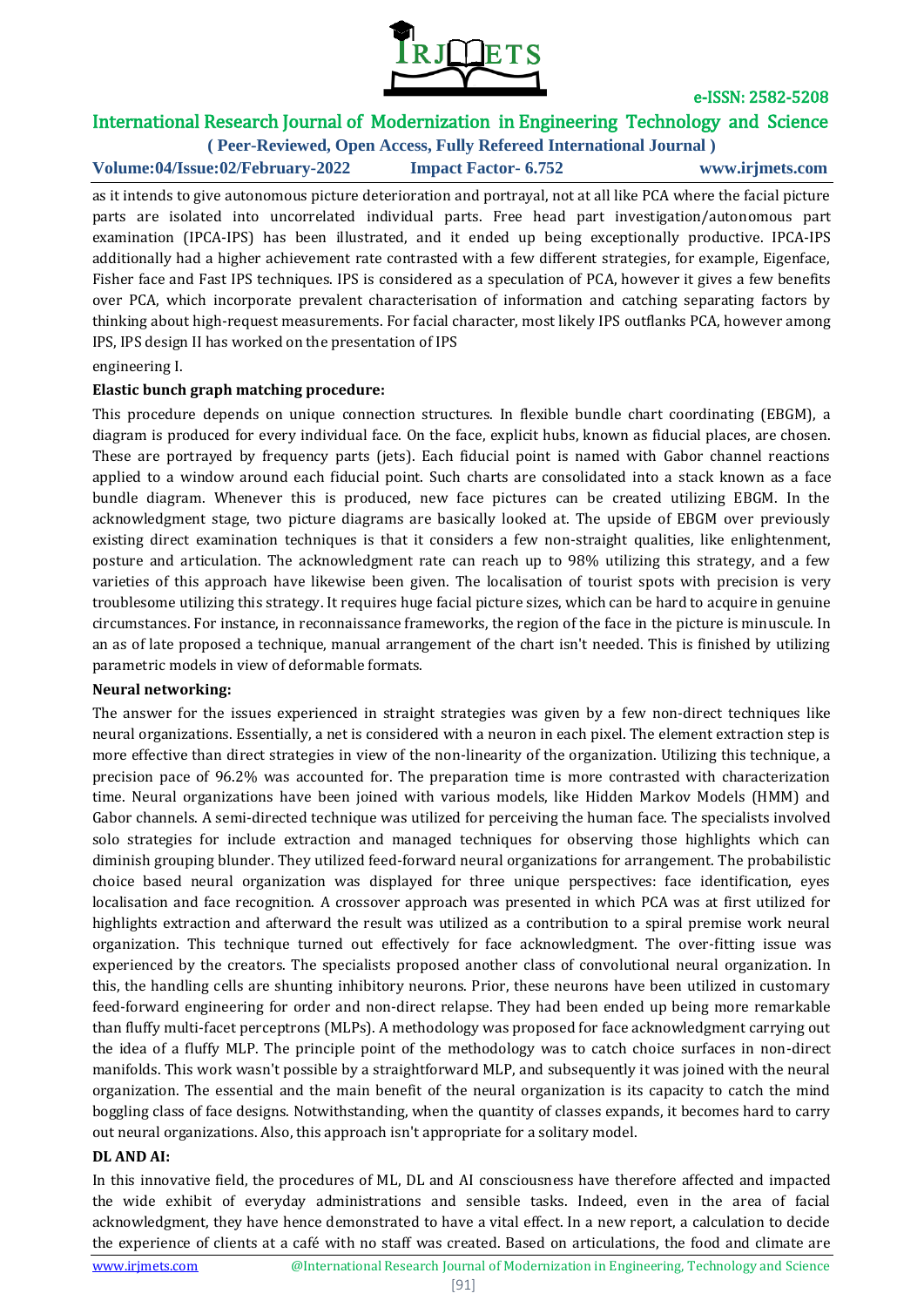

## International Research Journal of Modernization in Engineering Technology and Science

**( Peer-Reviewed, Open Access, Fully Refereed International Journal )**

**Volume:04/Issue:02/February-2022 Impact Factor- 6.752 www.irjmets.com**

evaluated. The framework uses the pre-prepared convolutional neural organization (CNN) models. In a comparable report, utilizing CNN models and by applying profound learning draws near, feeling acknowledgment was performed from general media enthusiastic large information.

#### **Support vector machine**

Support vector machines (SVMs) are by and large the straight classifiers which expand the edge between the choice hyperplane and the preparation set. This is accomplished by finding a hyperplane that isolates and augments the separation from any of the class to the hyperplane, where a bunch of focuses have a place with two distinct classes. Subsequently, an ideal hyperplane should work by limiting the grouping mistake of the concealed test designs. In the first place, include extraction is finished utilizing PCA, and afterward segregation between the elements is cultivated utilizing SVMs. The benefit of SVMs over other old style approaches is in the way that they can accomplish further developed execution.

#### **Different strategies:**

- Notwithstanding these fundamental strategies for face acknowledgment, a few other different techniques and models have additionally been proposed by different specialists. These strategies have involved a combination of a few standard methodologies for face acknowledgment.
- A MATLAB-based strategy for face acknowledgment was created in the current ten years. In this technique, a picture based methodology is introduced, which eliminates repetitive information from the facial pictures. This is accomplished utilizing 2D discrete cosine change (DCT), a well known procedure applied first for picture pressure. When applied on an info arrangement, DCT disintegrates it into a weighted amount of cosine groupings. The fundamental benefit of this technique is its low computational prerequisite and high handling speed.
- SVM is likewise being utilized for the assignment of facial acknowledgment, as it gives the answer for issues of little direct example and non-linearity. Fundamentally, a strategy was proposed in light of SVM and molecule swarm improvement (PSO-SVM). It was demonstrated that face-acknowledgment exactness of PSO-SVM is higher than ordinary SVM and a few different models.
- A clever technique for face acknowledgment was proposed in which the first picture is incorporated with the perfect representation for facial acknowledgment. The principle thought behind the strategy is that the utilization of identical representations defeats the issue of facial misalignment, which is an issue in face acknowledgment. Additionally, it is likewise ready to outperform the impacts of posture and enlightenment, which are the primary issues in face acknowledgment. Tests demonstrate that this idea enormously works on the accuracy of portrayal based grouping (RBC) strategies.
- A review proposed a technique for face acknowledgment in light of polynomial coefficients, covariance lattice and normal Eigenvalues. A particular benefit of this technique is that it doesn't need computing genuine Eigenvalues and Eigen vectors. It has ended up being successful in highlight extraction and in invalidating issues of brightening and posture.
- Another review showed a strategy for face acknowledgment which melded two virtual examples for little example face acknowledgment. This technique defeated the issue of the little example and has been demonstrated to have the best acknowledgment exactness among RBC strategies.
- Analysts additionally proposed a technique for combination of discrete wavelet change and DCT approaches. The proposed plot utilizes the numerous extraction instruments for the component extraction from the information (for example 2D face profundity information), and the acquired blunder scores are combined to get a higher acknowledgment rate.
- Another methodology known as the scanty unique mark order calculation shows that when the size of the informational index is little or medium (for example not more noteworthy than 100), this calculation is productive in managing the fluctuation in a few boundaries like light, impediment, posture, articulations, etc contrasted with other present status of-the-workmanship calculations.
- One-state HMM models have additionally diminished the intricacy of computational techniques and ultimately prompted an improvement in face-acknowledgment frameworks, giving 100 percent precision, demonstrated by research facility reproduction results in spite of the presence of 25% and half commotion levels.